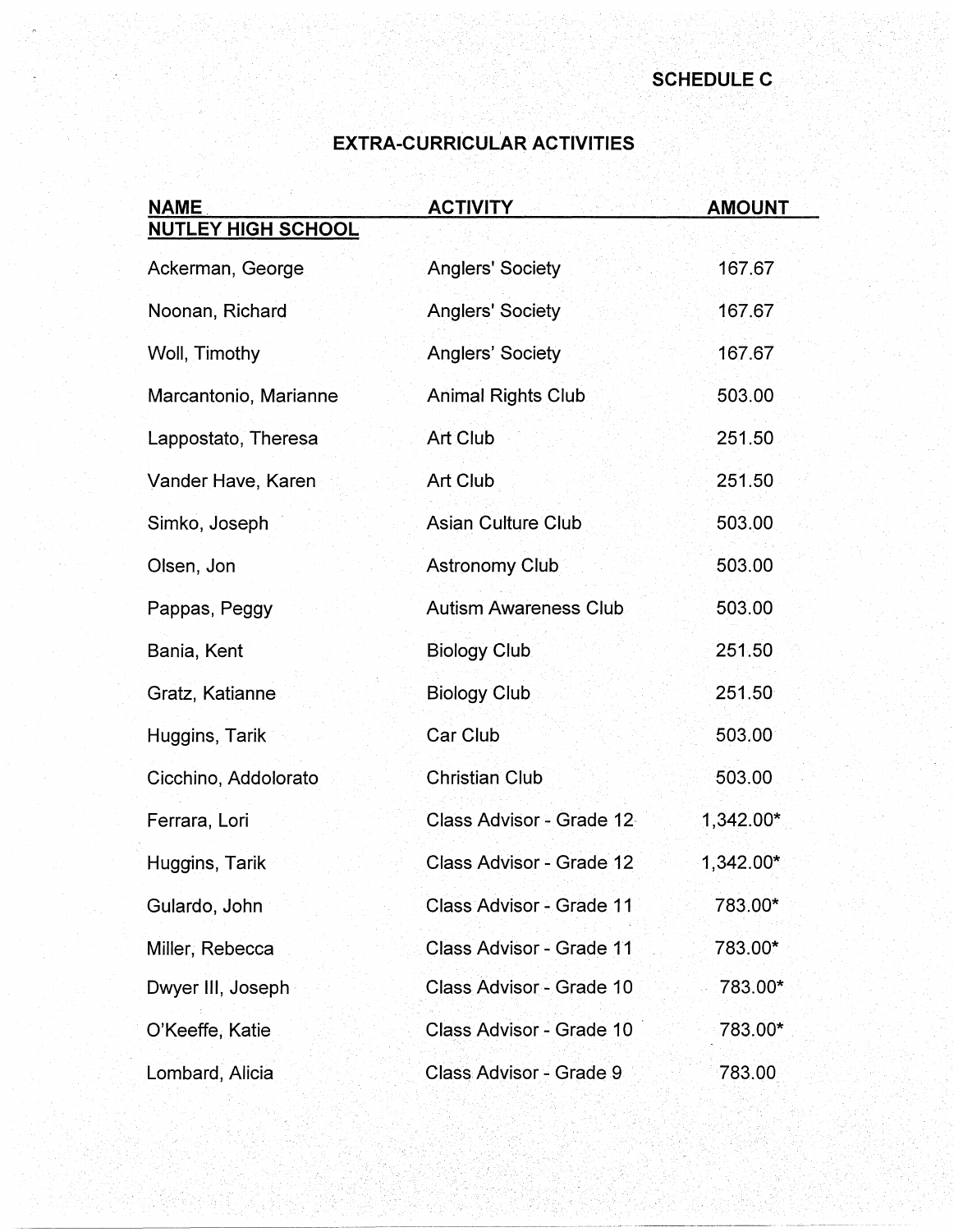| <b>NAME</b>                       | $-2-$<br><b>ACTIVITY</b>            | <b>AMOUNT</b> |
|-----------------------------------|-------------------------------------|---------------|
| <b>NUTLEY HIGH SCHOOL(Cont'd)</b> |                                     |               |
| McMullen, Ryan                    | Class Advisor - Grade 9             | 783.00*       |
| Tagliareni, Joseph                | C.L.A.W.                            | 503.00        |
| Gulardo, John                     | <b>Culinary Arts Club</b>           | 251.50        |
| Huggins, Tarik                    | <b>Culinary Arts Club</b>           | 251.50        |
| Dwyer, III, Joseph                | Deliberating in a Democracy         | 167.67        |
| Lombard, Alicia                   | Deliberating in a Democracy         | 167.67        |
| <b>Williams, Denis</b>            | Deliberating in a Democracy         | 167.67        |
| Rossillo, Cheryl                  | Drama Club                          | 503.00        |
| Williams, Denis                   | Film/Video Club                     | 503.00        |
| Camarda, Patricia                 | <b>French Club</b>                  | 503.00        |
| Camarda, Patricia                 | <b>French National Honor Soc.</b>   | 503.00        |
| Cofone, Paula                     | <b>Future Educators Association</b> | 167.67        |
| Gesumaria, Susan                  | <b>Future Educators Association</b> | 167.67        |
| Testa, Marilyn                    | <b>Future Educators Association</b> | 167.67        |
| Gratz, Katianne                   | <b>Gay/Straight Alliance</b>        | 503.00        |
| Miller, Rebecca                   | <b>History Club</b>                 | 503.00        |
| Goodwin, Megan                    | <b>Human Relations Club</b>         | 251.50        |
| Romaglia, Sharon                  | <b>Human Relations Club</b>         | 251.50        |
| Nastasi, Carl                     | <b>Interact Club</b>                | 251.50        |
| Reilly, Laura                     | <b>Interact Club</b>                | 251.50        |
| D'Urso, Tina                      | <b>Italian Club</b>                 | 503.00        |
| Cicchino, Addolorato              | Italian National Honor Soc.         | 503.00        |

11. 헤터리 11. 레오리아 인도 2012 - 2012 12: 19:00 12:00 12:00 12:00 12:00 12:00 12:00 12:00 12:00 12:00 12:00 12:00 12<br>2012 - 12:00 12:00 12:00 12:00 12:00 12:00 12:00 12:00 12:00 12:00 12:00 12:00 12:00 12:00 12:00 12:00 12:00<br>2

---------------~------ ----~-- --~-~-----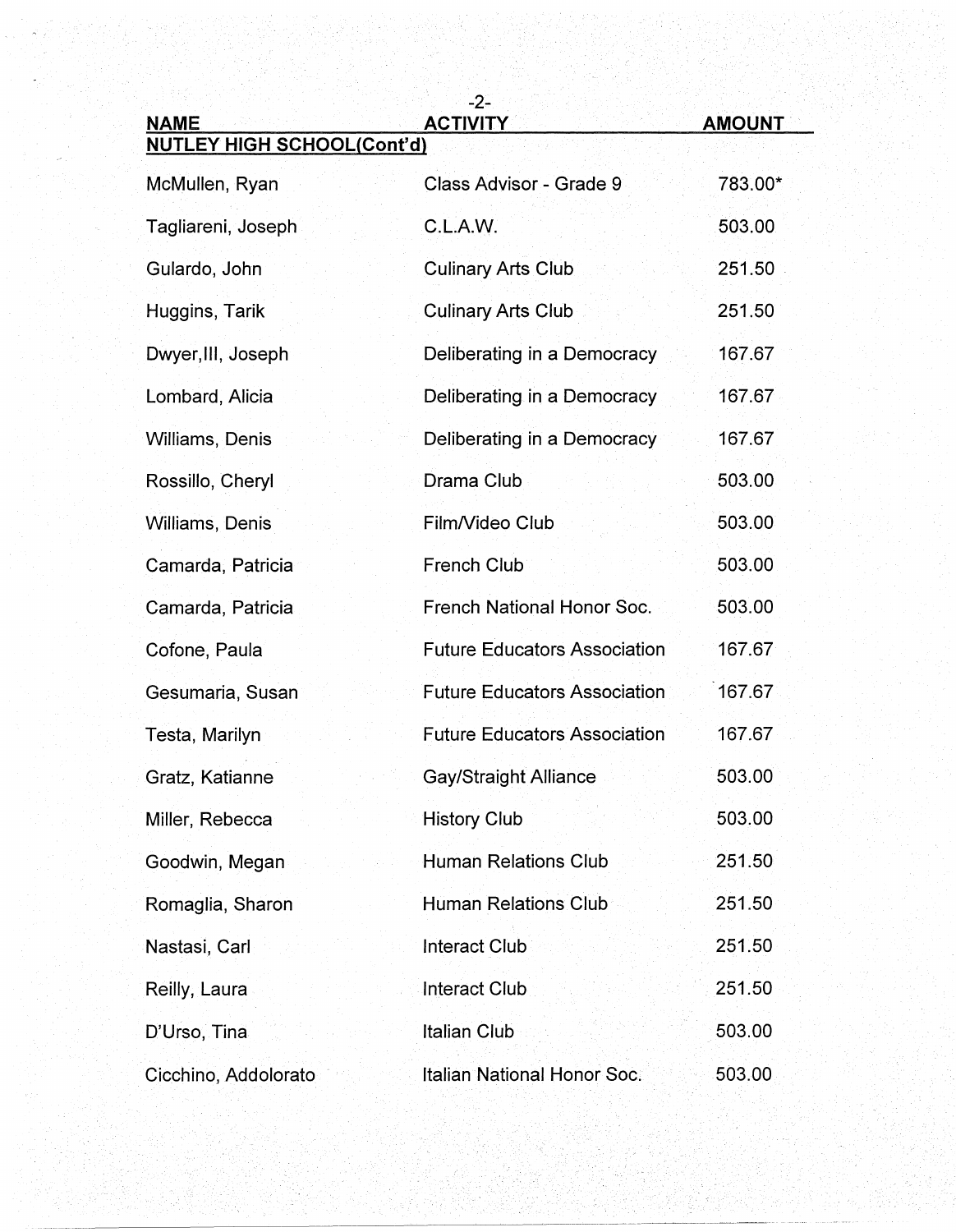| <b>NAME</b>                       | $-3-$<br><b>ACTIVITY</b>            | <b>AMOUNT</b> |
|-----------------------------------|-------------------------------------|---------------|
| <b>NUTLEY HIGH SCHOOL(Cont'd)</b> |                                     |               |
| Maiello, John                     | <b>Jazz Ensemble</b>                | 503.00        |
| Piacentini, Debra                 | Key Club                            | 391.50*       |
| Trainor, Patricia                 | <b>Key Club</b>                     | 391.50*       |
| Stepansky, Deane                  | Latin Honor Society.                | 503.00        |
| Reilly, Laura                     | Maroon & Gray Newspaper             | 1,678.00*     |
| Martin, Leann                     | <b>Mathematics Club</b>             | 503.00        |
| Kelly, James                      | <b>Media Club</b>                   | 503.00        |
| Camarda, Patricia                 | <b>National Honor Society</b>       | 783.00*       |
| Koegel, Richard                   | <b>National Honor Society</b>       | 783.00*       |
| Campbell, Vance                   | <b>Networking Club</b>              | 503.00        |
| Hungler, Hannah.                  | <b>NHS Literary Magazine</b>        | 503.00        |
| Brown, Jeffrey                    | <b>NHS Percussion Ensemble</b>      | 503.00        |
| Noonan, Richard                   | <b>Nutley Bowman</b>                | 251.50        |
| Woll, Timothy                     | <b>Nutley Bowman</b>                | 251.50        |
| San Giovanni, Nicole              | <b>Partners in Kindness</b>         | 503.00        |
| Dwyer III, Joseph                 | Ping Pong Club                      | 503.00        |
| Ferrara, Lori                     | S.A.D.D.                            | 251.50        |
| Fitzgerald, Sean                  | S.A.D.D.                            | 251.50        |
| Kasner, Paula                     | School-to-Career/Health Helpers     | 251.50        |
| Romaglia, Sharon                  | School-to-Career/Health Helpers     | 251.50        |
| Cundari, Michael                  | <b>School Musical Director</b>      | 1,678.00*     |
| Hyland, Thomasina                 | <b>School Benefit Asst Director</b> | 1,107.00*     |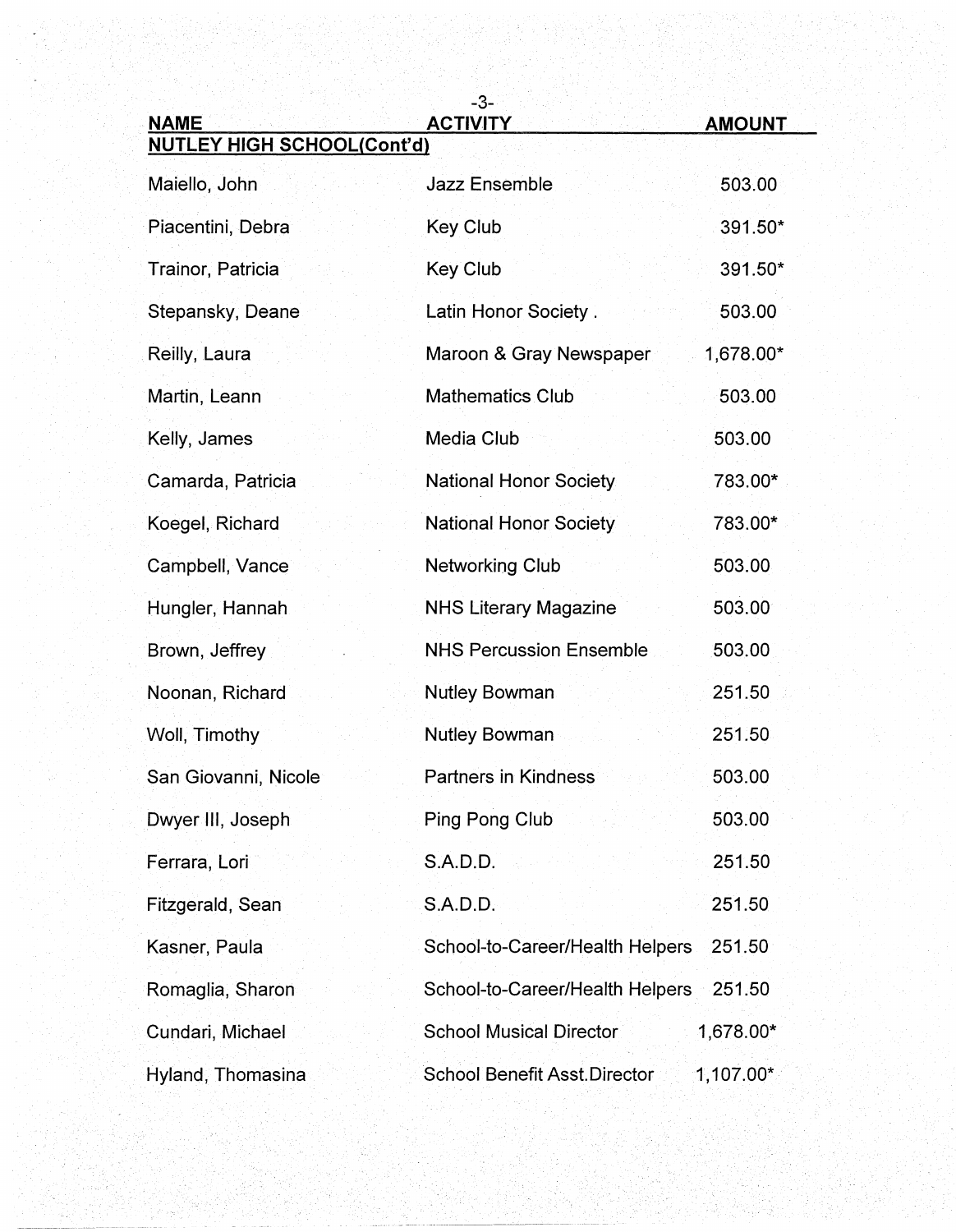| <b>NAME</b>                                      | -4-<br><b>ACTIVITY</b>                               | <b>AMOUNT</b> |
|--------------------------------------------------|------------------------------------------------------|---------------|
| <b>HIGH SCHOOL(CONT'D)</b>                       |                                                      |               |
| SanGiovanni, Nicole                              | <b>School Benefit Asst Director</b>                  | 1,107.00*     |
| Lappostato, Theresa                              | Set Design Club                                      | 503.00        |
| Thornton, Jeremy                                 | <b>Ski/Snowboard Club</b>                            | 503.00        |
| Rhein, Monica                                    | Spanish National Honor Soc.                          | 503.00        |
| Cundari, Michael                                 | <b>Stage Crew</b>                                    | 783.00*       |
| David, Nicole                                    | <b>Student Council</b>                               | 1,678.00*     |
| Ryan, Gerald                                     | <b>Student Council</b>                               | 1,678.00*     |
| Maiello, John                                    | <b>Wind Ensemble</b>                                 | 503.00        |
| Card, Aurilla                                    | <b>Winter Color Guard</b>                            | 1,000.00*     |
| LaPierre, Diane                                  | <b>World Awareness</b>                               | 503.00        |
| Hungler, Hannah                                  | Yearbook Exit 2009                                   | 1,678.00*     |
| Sabatelli, Jennifer                              | Yearbook Exit 2009                                   | 1,678.00*     |
| SanGiovanni, Nicole                              | Yoga Club                                            | 503.00        |
| Miller, Rebecca                                  | <b>Young Democrats Club</b>                          | 503.00        |
| Lombard, Alicia                                  | <b>Young Republicans Club</b>                        | 503.00        |
| Cioffi, Rose                                     | Youth for Age                                        | 503.00        |
| JOHN H. WALKER MIDDLE SCHOOL<br>Bertuzzi, Joseph | <b>Acoustic Guitar Club</b>                          | 503.00        |
| DiCristo, Daniel                                 | <b>Anime Club</b>                                    | 503.00        |
| Hill, Hillary                                    | Artist Club - Grade 7                                | 503.00        |
| Hill, Hillary                                    | Art League/Video<br><b>Production Club - Grade 8</b> | 895.00*       |
| Echevarria, Melissa                              | <b>Books and Bagels</b>                              | 503.00        |

사용단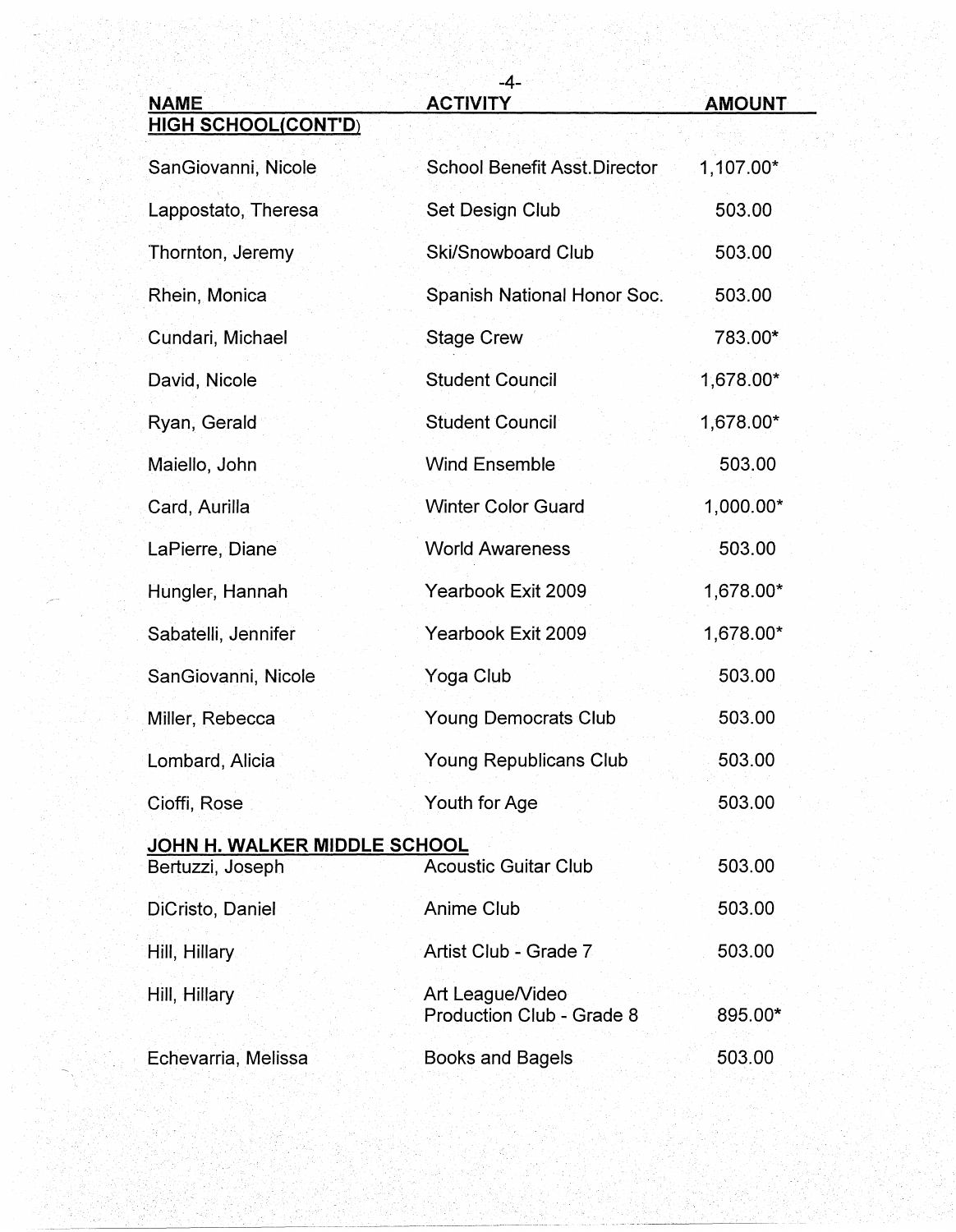-5- **NAME ACTIVITY ACTIVITY AMOUNT** 

## · **JOHN H. WALKER MIDDLE SCHOOL(CONT'D)**

| Siculietano, Phillip | <b>Bowling Club</b>                               | 503.00  |
|----------------------|---------------------------------------------------|---------|
| McPartland, Dennis   | <b>Clarinet Flute &amp; Saxophone</b><br>Ensemble | 503.00  |
| Cundari, Michael     | <b>Concert Choir-WMS</b>                          | 895.00* |
| Lombardo, Jenny      | <b>Cooking Club</b>                               | 251.50  |
| Zazzali, Lynn        | <b>Cooking Club</b>                               | 251.50  |
| Fredricks, Deanna    | <b>Future Teachers Club</b>                       | 503.00  |
| Lombardo, Jenny      | Girl's Rule                                       | 251.50  |
| Sheridan, Erin       | Girl's Rule                                       | 251.50  |
| Grant, Thomas        | <b>Golf Club</b>                                  | 503.00  |
| Manganiello, Louis   | <b>History Club</b>                               | 251.50  |
| Saitta, Donna        | <b>History Club</b>                               | 251.50  |
| Dorfman, Gloria      | Invest It                                         | 503.00  |
| Schiavone, MaryLou   | <b>Italian Club</b>                               | 503.00  |
| Dorfman, Gloria      | Ja-It's My Business                               | 251.50  |
| King, Walter         | Ja-It's My Business                               | 251.50  |
| Greco, Paula         | <b>Junior Interact Club</b>                       | 251.50  |
| Inguanti, Connie     | <b>Junior Interact Club</b>                       | 251.50  |
| DiCristo, Daniel     | Latin Club                                        | 503.00  |
| Walsh, Veronica      | Law and Justice Club                              | 503.00  |
| Foglio, Nancy        | Math Peer Tutoring Club - Gr.8                    | 251.50  |
| Fredricks, Deanna    | Math Peer Tutoring Club - Gr.8                    | 251.50  |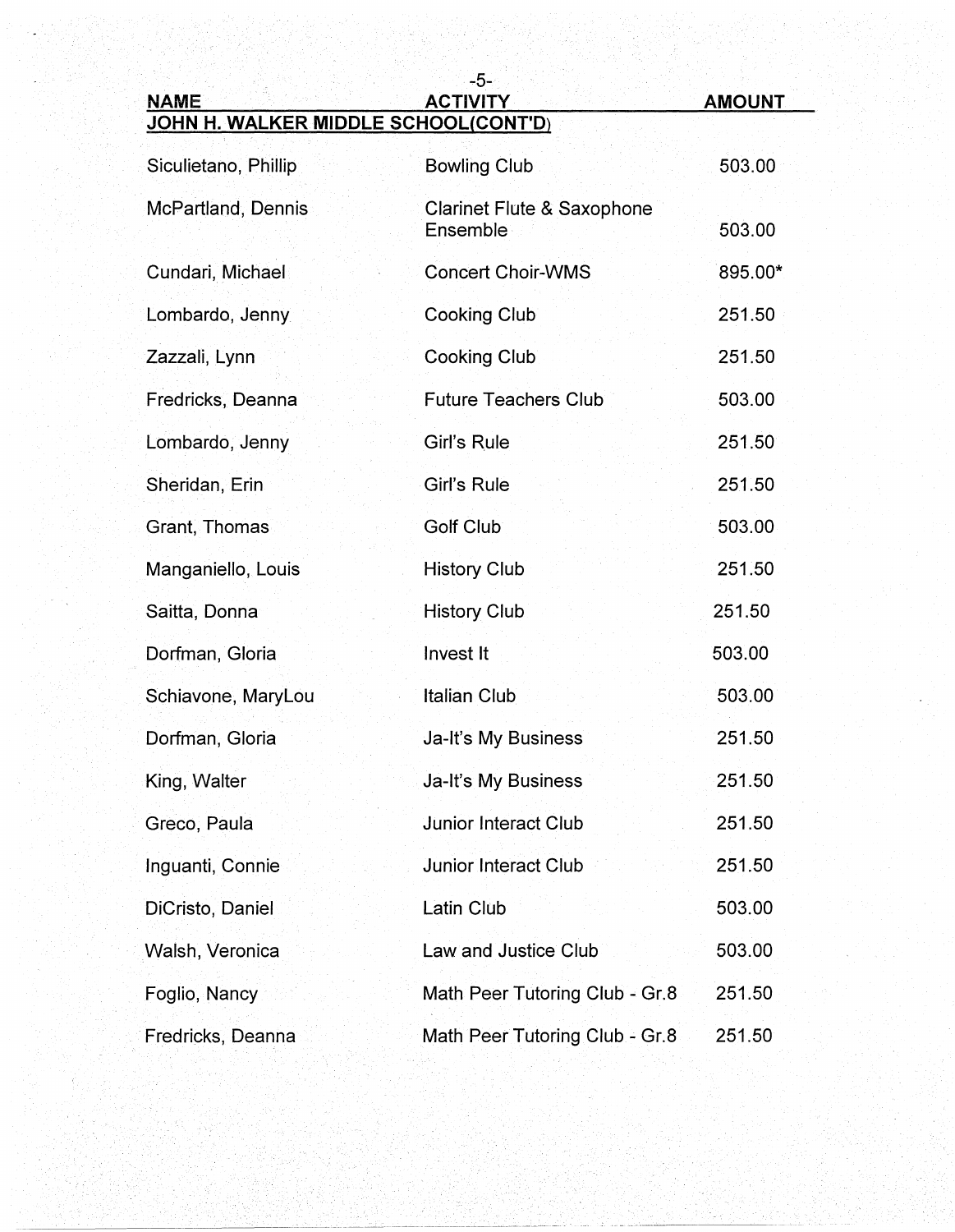## -6- **NAME ACTIVITY ACTIVITY AMOUNT JOHN H. WALKER MIDDLE SCHOOL (Cont'd)**

Bertuzzi, Joseph Meteorology & Sports Info Club 503.00 McPartland, Dennis **Percussion Ensemble** 503.00 Atkins, Alison **Project Earthling 603.00** Greco, Paula Shooting Stars 251.50 Inguanti, Connie Shooting Stars 251.50 Zullo, Luann SMAC(Student Movement Against Cancer) 503.00 Zullo, Luann Softball Club 503.00 Muniz-Bermo, Maria Superintensish Club 503.00 Echevarria, Melissa The Student Link 503.00 Stoffers, Michael This Day in History 503.00 Griwert, Jolinda **Trivia Club 251.50** Stendardi, Christina **Trivia Club 251.50** Lombardo, Jenny **Trout in the Classroom** 251.50 Zazzali, Lynn **Zazzali, Lynn** 251.50 McPartland, Dennis Wind Ensemble 503.00 Griwert, Jolinda WMS Forensics Club 251.50 Stendardi, Christina WMS Forensics Club 251.50 Hill, Hillary **East of the WMS 4-H Hopefuls Club** 503.00 Mc Partland, Dennis Communistic WMS Jazz Band 503.00 S03.00 Kocum, Paul Note and WMS-Let's Go to the Theatre 503.00 Cundari, Michael WMS Madrigal Singers 503.00 Foglio, Nancy WMS Math Club 503.00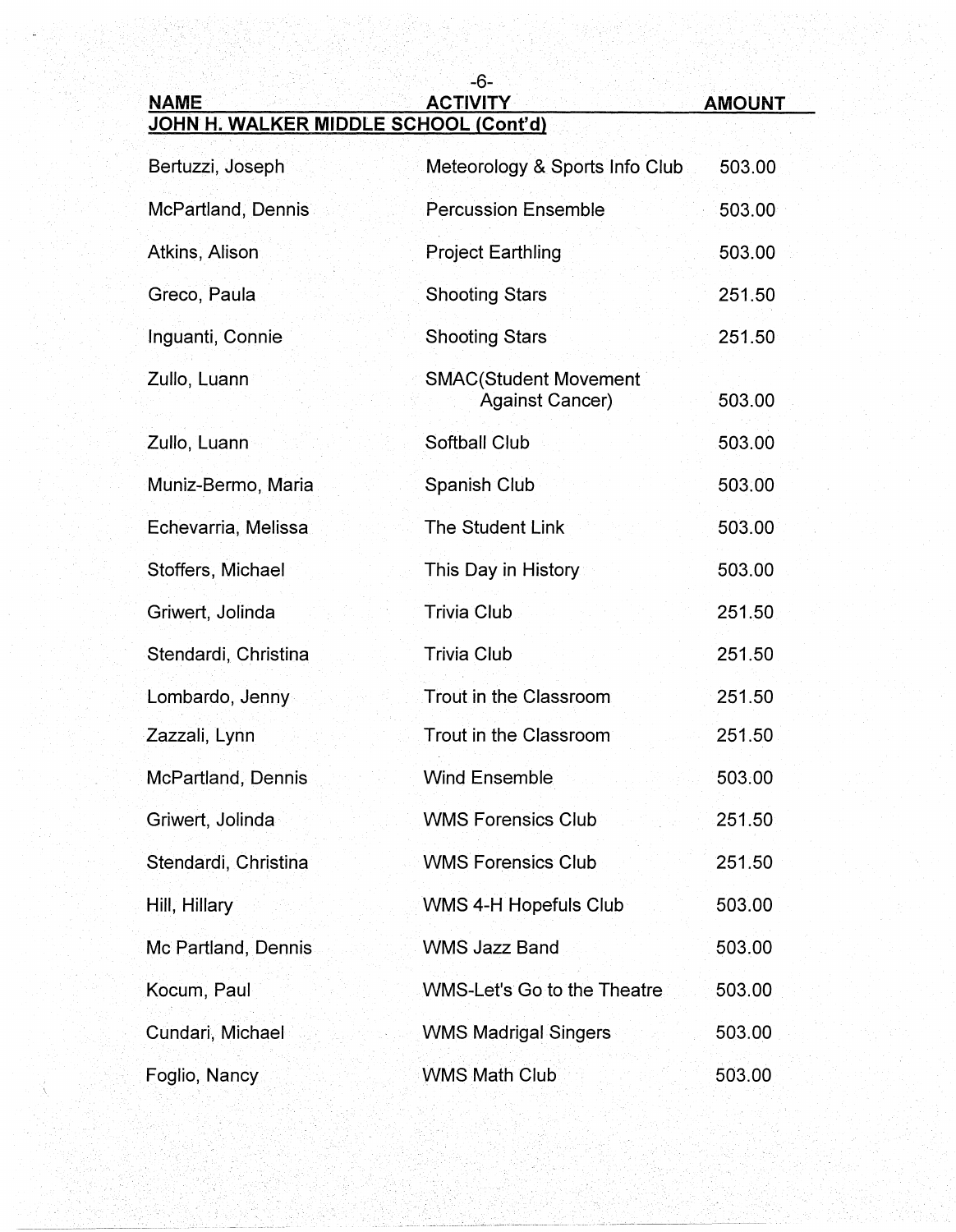| <b>NAME</b>                            | -7 -<br><b>ACTIVITY</b>                                         | <b>AMOUNT</b> |
|----------------------------------------|-----------------------------------------------------------------|---------------|
| JOHN H. WALKER MIDDLE SCHOOL (Cont'd)  |                                                                 |               |
| Walsh, Veronica                        | <b>WMS Photography Club</b>                                     | 503.00        |
| Shohen, Lauren                         | WMS Ski & Snowboard Club                                        | 503.00        |
| Cundari, Michael                       | <b>WMS Stage Crew</b>                                           | 503.00        |
| Cappello, Joseph                       | WMS S.T.A.N.D. Club -<br><b>Students Taking a New Direction</b> | 503.00        |
| Kozyra, Cheryl                         | <b>WMS Student Council</b>                                      | 895.00*       |
| Manganiello, Louis                     | <b>WMS Student Council</b>                                      | 895.00*       |
| Echevarria, Melissa                    | WMS Yearbook - Grade 8                                          | 596.67*       |
| Kocum, Paul                            | <b>WMS Yearbook - Grade 8</b>                                   | 596.67*       |
| Minervini, Dana                        | <b>WMS Yearbook - Grade 8</b>                                   | 596.67*       |
| <b>LINCOLN SCHOOL</b><br>Bender, Carol | <b>Advanced Recorder Ensemble</b>                               | 503.00        |
| Martin, Valerie                        | <b>Animal Club</b>                                              | 251.50        |
| Meyers, Florence                       | <b>Animal Club</b>                                              | 251.50        |
| Hauer, April                           | Banana Splits & Friendship Club                                 | 251.50        |
| <b>Thunell, Nancy</b>                  | Banana Splits & Friendship Club                                 | 251.50        |
| Strus, Theresa                         | <b>Baton Twirling Club</b>                                      | 503.00        |
| Comune, Kristine                       | <b>Chess Club</b>                                               | 503.00        |
| Pagana, Mary                           | Creative Arts Club - Grade 5                                    | 503.00        |
| Algieri, Kimberly                      | <b>Crochet Club</b>                                             | 503.00        |
| Pagana, Mary                           | Fine Arts Club - Grade 6                                        | 503.00        |
| Gargiulo, Thomas                       | <b>Fundamentals of Flag Football</b>                            | 503.00        |
| Bender, Carol                          | Lincolnaires                                                    | 503.00        |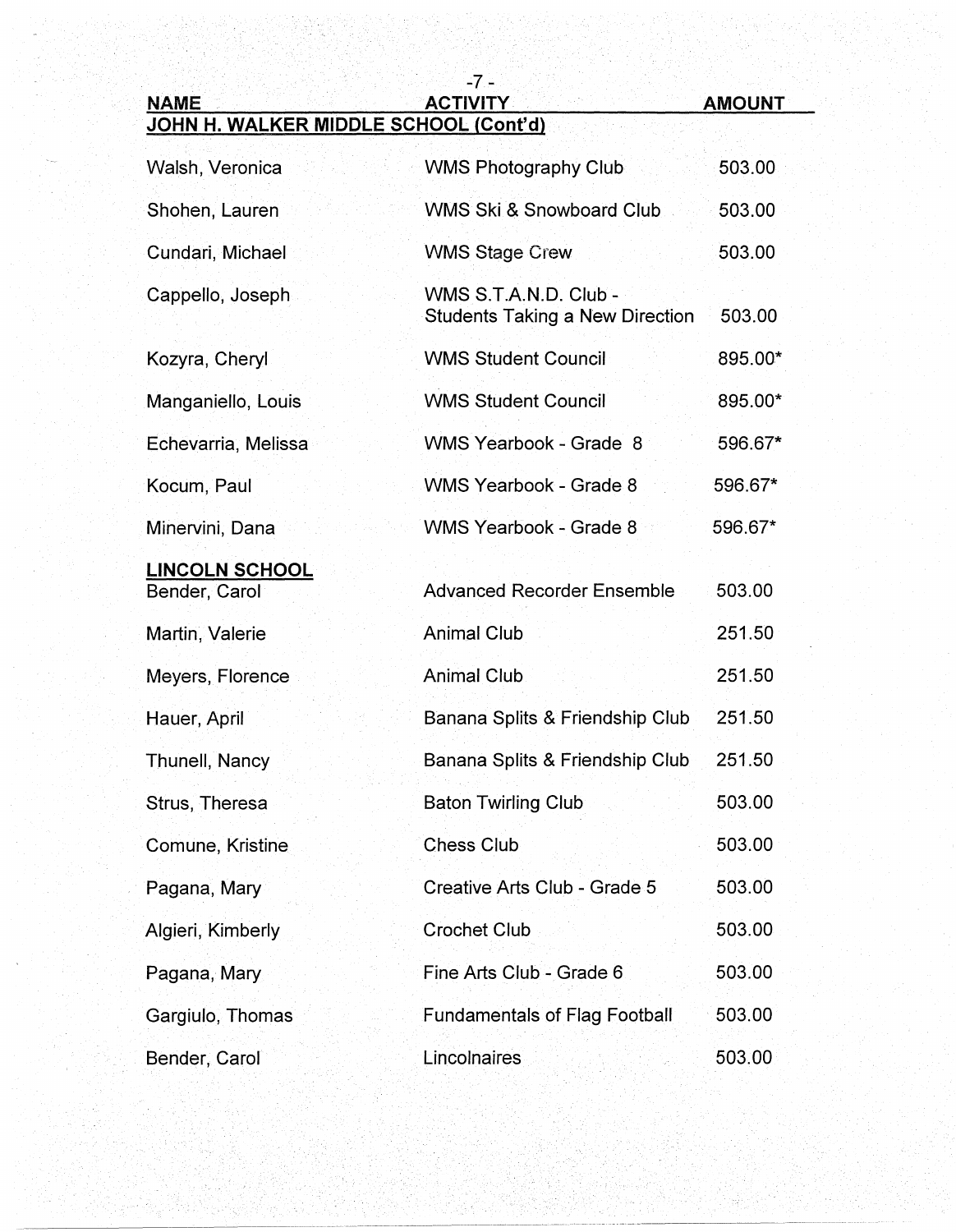| <b>NAME</b><br><b>LINCOLN SCHOOL (Cont'd)</b> | -8-<br><b>ACTIVITY</b>      | <b>AMOUNT</b> |
|-----------------------------------------------|-----------------------------|---------------|
| Giordano, Mary                                | Math Boot Camp              | 503.00        |
| Griffin, Patricia                             | Service Club-St. John's     | 503.00        |
| Vlasakakis, Niki                              | Service Club - Grade 5      | 503.00        |
| Ferriol, Kenneth                              | <b>Sixth Grade Patrols</b>  | 503.00*       |
| Batson, Linda                                 | Student Council - Grade 6   | 503.00        |
| Peters, Janine                                | <b>Video Yearbook</b>       | 503.00        |
| Wolf, Ellen                                   | <b>Wednesday Walkers</b>    | 503.00        |
| RADCLIFFE SCHOOL                              |                             |               |
| Szura, Nancy                                  | Algebra Club                | \$503.00      |
| Kahn, Gail                                    | <b>Animal Kindness Club</b> | 503.00        |
| Gennace, Alicia                               | <b>Banana Splits</b>        | 251.50        |
| Hauer, April                                  | <b>Banana Splits</b>        | 251.50        |
| Strumolo, Maria                               | <b>Battle of the Books</b>  | 503.00        |
| DiPrimo, Alicia                               | <b>Chess Club</b>           | 251.50        |
| Lennon, Stephanie                             | <b>Chess Club</b>           | 251.50        |
| Sanders, Marie                                | Chorale                     | 503.00        |
| Cullari, Carla                                | <b>Human Relations Club</b> | 251.50        |
| Jasnowitz, Holly                              | <b>Human Relations Club</b> | 251.50        |
| Kahn, Gail                                    | <b>Peer Tutoring</b>        | 251.50        |
| Szura, Nancy                                  | Peer Tutoring               | 251.50        |
| Sanders, Marie                                | <b>Recorder Club</b>        | 503.00        |
| Szura, Nancy                                  | Safety/Classroom Patrols    | 503.00*       |
| DiPrimo, Alicia                               | <b>School Spirit Club</b>   | 503.00        |

--~-- ---------------------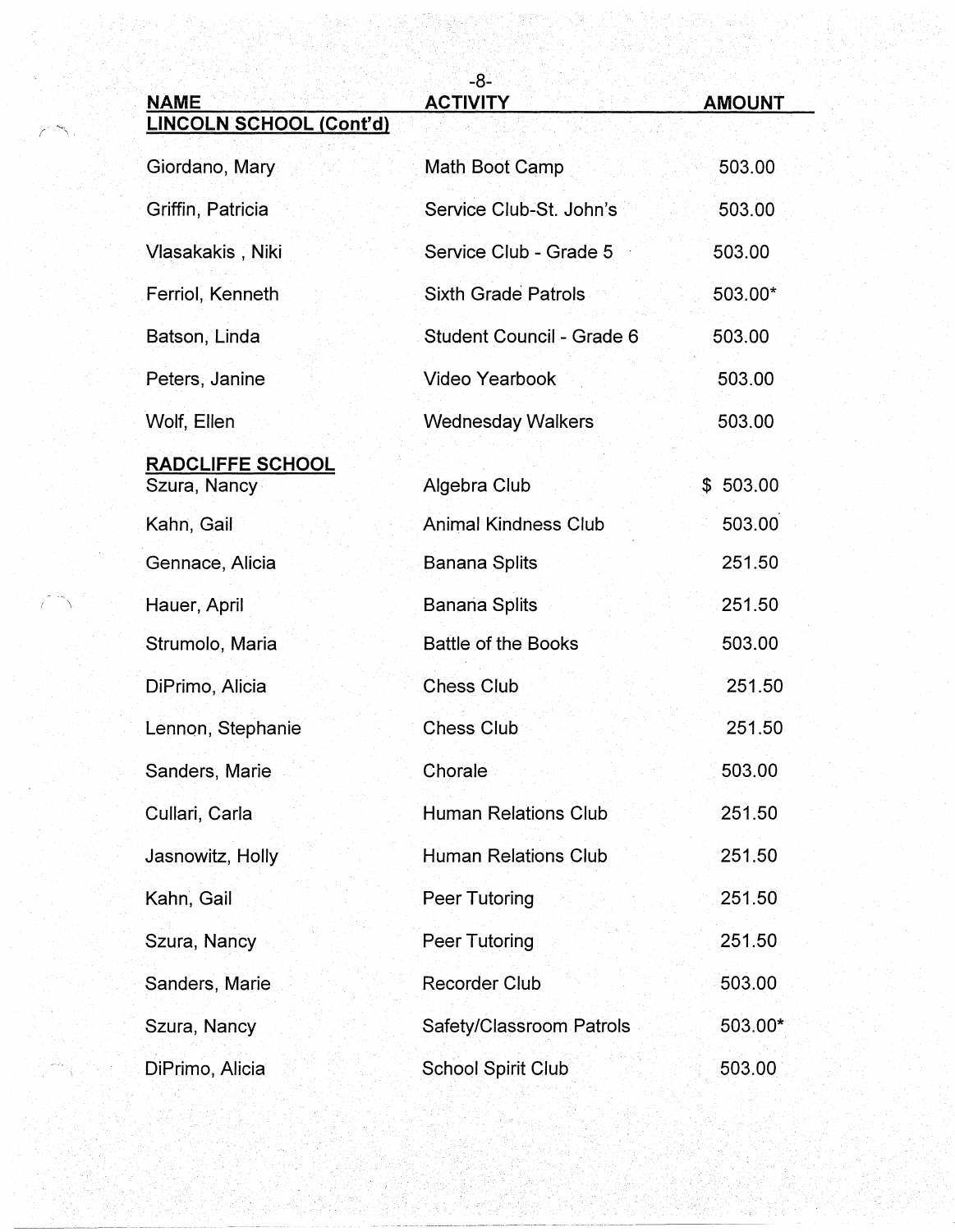| <b>NAME</b>                                    | -9-<br><b>ACTIVITY</b>       | <b>AMOUNT</b> |
|------------------------------------------------|------------------------------|---------------|
| RADCLIFFE SCHOOL (Cont'd)                      |                              |               |
| DiPrimo, Alicia                                | Scrapbook Club               | 251.50        |
| Lennon, Stephanie                              | Scrapbook Club               | 251.50        |
| Pappalardo, Danielle                           | <b>Student Council</b>       | 503.00        |
| Moscaritola, Linda                             | <b>Wildlife Club</b>         | 503.00        |
| Behrens, Peter                                 | <b>Window Club</b>           | 503.00        |
| <b>SPRING GARDEN SCHOOL</b><br>Struble, Pamela | Chorale                      | 503.00        |
| McCormick, Tracy                               | Do Something!                | 503.00        |
| Walk, Louise                                   | Drama Club                   | 503.00        |
| Rizzuto, Rosann                                | <b>Italian Club</b>          | 503.00        |
| Pavlecka, Erika                                | Journalism Club              | 503.00        |
| Walk, Louise                                   | <b>Library Club</b>          | 503.00        |
| Holland, Doreen                                | <b>Military Mail Club</b>    | 503.00        |
| Menza, Claire                                  | <b>Problem Solvers</b>       | 251.50        |
| Thunell, Nancy                                 | <b>Problem Solvers</b>       | 251.50        |
| Gabriele, Patrick                              | <b>Safety Patrols</b>        | 503.00*       |
| Frannicola, Antoinette                         | <b>Social Skills</b>         | 503.00        |
| Ryder, Sally Ann                               | <b>Student Council</b>       | 503.00        |
| <b>WASHINGTON SCHOOL</b><br>Battaglia, Erin    | <b>Advanced Picture Club</b> | 503.00<br>\$  |
| Crupi, JoAnne                                  | <b>Challenge Art Club</b>    | 503.00        |
| Franco, Danielle                               | <b>Computer Club</b>         | 503.00        |
| Moscaritola, Dara                              | Dance Club                   | 503.00        |

. . .... . '· . ,' .···

.. ··.. . .. ·· ........ ··.·..... .·· .... ·.··•· .. ·.. . ... ·.···.· . - -------·---·-----·--·----~----·-·-···--~-------· .\_ ----•-------·---~---~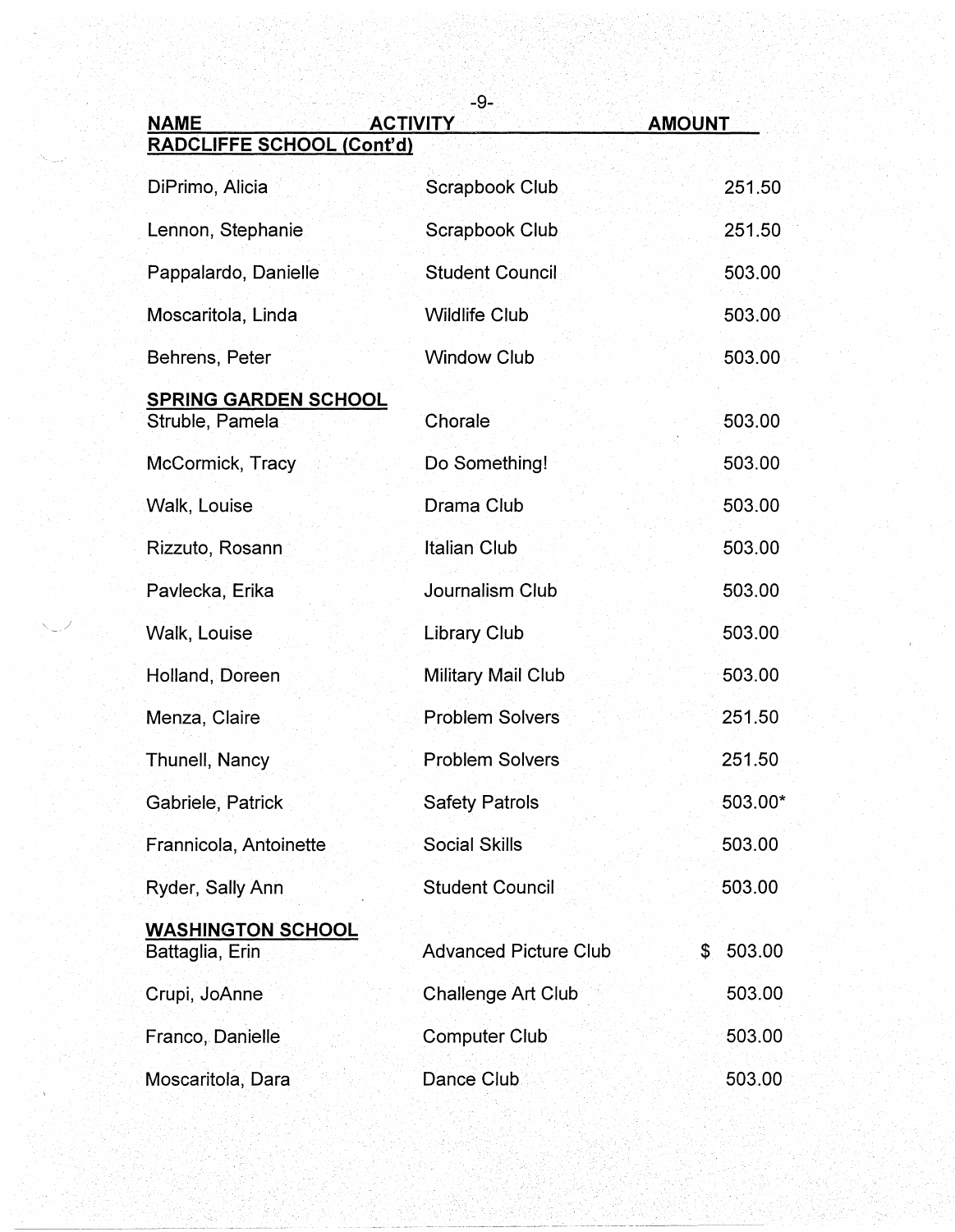| <b>NAME</b>                       | <b>ACTIVITY</b>                     | <b>AMOUNT</b> |
|-----------------------------------|-------------------------------------|---------------|
| <b>WASHINGTON SCHOOL(Cont'd)</b>  |                                     |               |
| Andreula, Jeannette               | "Fiesta Fever"-Spanish Club         | 503.00        |
| Bimbi, Kathleen                   | 5 <sup>th</sup> Grade Chimettes     | 503.00        |
| Carnevale, Andrea                 | Intro to Photography                | 503.00        |
| Mosior, Lynn                      | <b>Pictionary Club</b>              | 503.00        |
| Lenik, Erin                       | Podcasting                          | 503.00        |
| Maher, Patricia                   | <b>Safety Patrols</b>               | 251.50*       |
| Smyth, Kevin                      | <b>Safety Patrols</b>               | 251.50*       |
| DiGiacomo, Dana                   | Scrapbooking                        | 503.00        |
| Boyce, Nicole                     | Student Council - Grade 5           | 503.00        |
| Hollywood, Kelly                  | <b>Student Government - Grade 6</b> | 503.00        |
| Rossi, Lisa                       | <b>Writer's Club</b>                | 503.00        |
| YANTACAW SCHOOL<br>Goldberg, Dawn | Art Club                            | 503.00        |
|                                   |                                     |               |
| Furnari, Susan                    | <b>Chick Chat</b>                   | 251.50        |
| Licameli, Lesslie                 | <b>Chick Chat</b>                   | 251.50        |
| Carollo, Annemarie                | <b>Choral Music Club</b>            | 503.00        |
| Liagouris, Yolanda                | Club de Espanol                     | 503.00        |
| Olivo, Rebecca                    | Greencycle Club                     | 503.00        |
| Licameli, Lesslie                 | Podcasting Club                     | 251.50        |
| Osieja, Christina                 | <b>Podcasting Club</b>              | 251.50        |
| Dow, Marita                       | <b>Safety Patrols</b>               | 503.00*       |
| Schoem, Janice                    | Student Council - Grade 6           | 503.00        |

-10-